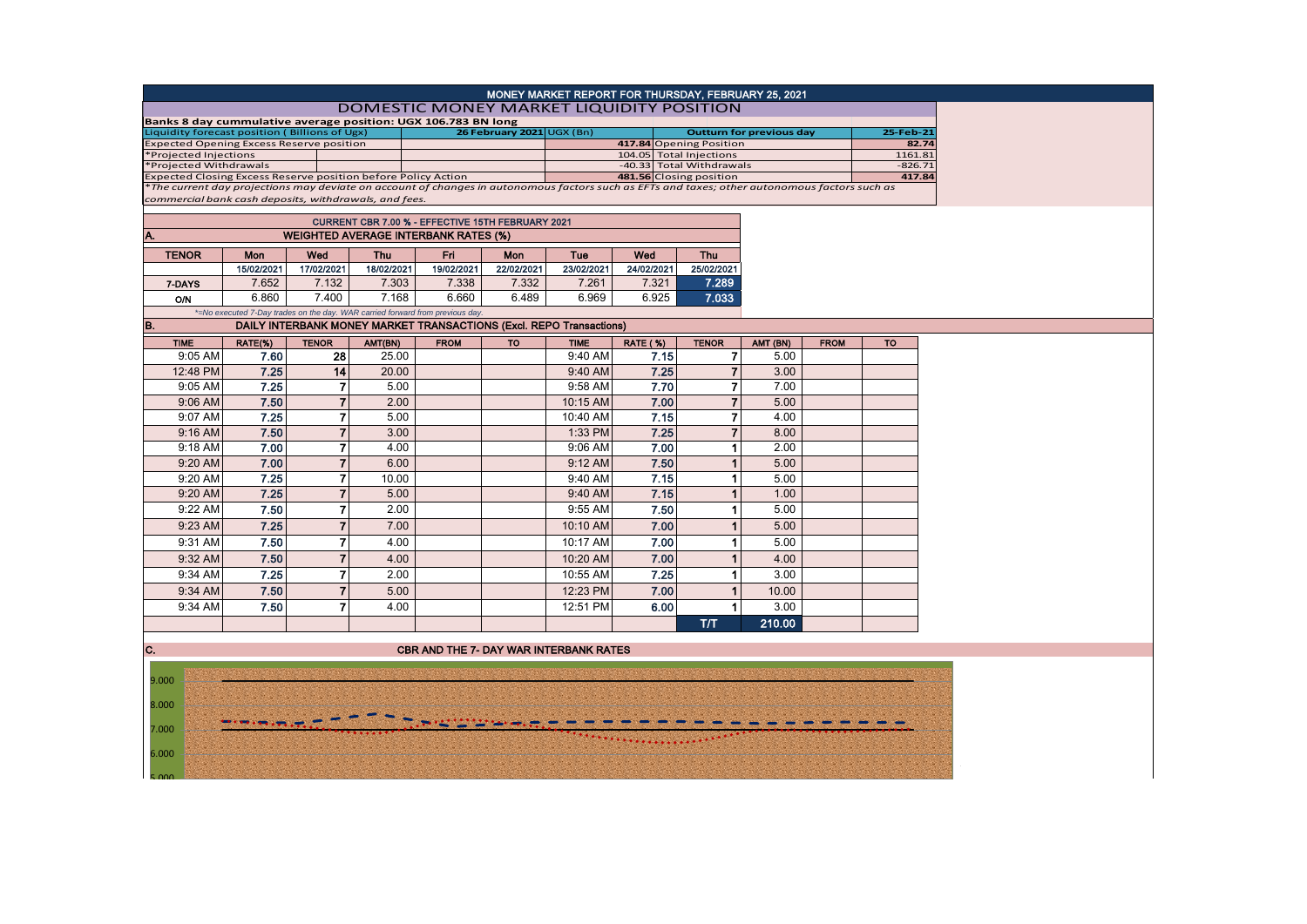| <b>5.000</b>                                                                         |                     |                                     |                        |                                 |                          |                                                                                               |                         |                     |                 |                                |                          |       |                |       |                |                |
|--------------------------------------------------------------------------------------|---------------------|-------------------------------------|------------------------|---------------------------------|--------------------------|-----------------------------------------------------------------------------------------------|-------------------------|---------------------|-----------------|--------------------------------|--------------------------|-------|----------------|-------|----------------|----------------|
| 4.000                                                                                |                     |                                     |                        |                                 |                          |                                                                                               |                         |                     |                 |                                |                          |       |                |       |                |                |
|                                                                                      | 11/02/2021          | 12/02/2021                          | 15/02/2021             | 17/02/2021                      | 18/02/2021               | 19/02/2021                                                                                    |                         | 22/02/2021          | 23/02/2021      | 24/02/2021                     | 25/02/2021               |       |                |       |                |                |
|                                                                                      |                     |                                     | -7-day WAR             | -CBR rate                       | -Upper bound             |                                                                                               | -Lower bound            |                     | • Overnight WAR |                                |                          |       |                |       |                |                |
|                                                                                      |                     |                                     |                        |                                 |                          |                                                                                               |                         |                     |                 |                                |                          |       |                |       |                |                |
| D.                                                                                   |                     |                                     |                        |                                 |                          | MONETARY POLICY OPERATIONS MATURITIES PROFILE: (04 MAR 2021 - 01 APR 2021)                    |                         |                     |                 |                                |                          |       |                |       |                |                |
| <b>DATE</b>                                                                          | <b>THUR</b>         | <b>THUR</b>                         | <b>THUR</b>            | <b>THUR</b>                     | <b>THUR</b>              | <b>TOTAL</b>                                                                                  |                         |                     |                 |                                |                          |       |                |       |                |                |
|                                                                                      | 04-Mar-21           | 11-Mar-21                           | 18-Mar-21              | 25-Mar-21                       | 01-Apr-21                |                                                                                               |                         |                     |                 |                                |                          |       |                |       |                |                |
| <b>REPO</b>                                                                          | 354.98              |                                     |                        |                                 |                          | 354.98                                                                                        |                         |                     |                 |                                |                          |       |                |       |                |                |
| <b>REV REPO</b>                                                                      |                     | $\overline{\phantom{a}}$            |                        | $\overline{a}$                  | $\overline{\phantom{a}}$ |                                                                                               |                         |                     |                 |                                |                          |       |                |       |                |                |
| <b>DEPO AUCT</b>                                                                     | 9.00                | $\overline{\phantom{a}}$            | 137.25                 | 114.40                          | $\overline{a}$           | 260.65                                                                                        |                         |                     |                 |                                |                          |       |                |       |                |                |
| <b>TOTALS</b>                                                                        | 363.98              | $\sim$                              | 137.25                 | 114.40                          |                          | 615.63                                                                                        |                         |                     |                 |                                |                          |       |                |       |                |                |
| Total O/S Deposit Auction balances held by BOU up to 22 APRIL 2021: UGX 432 BN       |                     |                                     |                        |                                 |                          |                                                                                               |                         |                     |                 |                                |                          |       |                |       |                |                |
| Total O/S Repo, Reverse Repo & Deposit Auction balances held by BOU: UGX 787 BN      |                     |                                     |                        |                                 |                          |                                                                                               |                         |                     |                 |                                |                          |       |                |       |                |                |
| (Ei) STOCK OF TREASURY SECURITIES                                                    |                     |                                     |                        |                                 | Eii)                     | <b>MONETARY POLICY MARKET OPERATIONS</b>                                                      |                         |                     |                 |                                |                          |       |                |       |                |                |
|                                                                                      |                     | LAST TBIILS ISSUE DATE: 25-FEB-2021 |                        |                                 |                          | (VERTICAL REPOS, REV-REPOS & DEPOSIT AUCTIONS)                                                |                         |                     |                 |                                |                          |       |                |       |                |                |
| On-the-run O/S T-BILL STOCKs (Bns-UGX)                                               |                     |                                     | 6,075.13               | 26/02/2021<br>26/02/2021 REPO   | OMO                      | <b>ISSUE DATE</b><br>27-Jan                                                                   | <b>AMOUNT</b><br>191.00 | <b>WAR</b><br>7.000 | <b>RANGE</b>    | <b>TENOR</b><br>$\overline{1}$ |                          |       |                |       |                |                |
| On-the-run O/S T-BONDSTOCKs(Bns-UGX)                                                 |                     |                                     | 18,153.34<br>24.228.47 |                                 | <b>REPO</b>              | 28-Jan                                                                                        | 493.00                  | 7.000               |                 | $\overline{7}$                 |                          |       |                |       |                |                |
| TOTAL TBILL & TBOND STOCK- UGX                                                       |                     |                                     |                        |                                 | <b>DAUT</b>              |                                                                                               | 65.14                   | 7.302               |                 | 28                             |                          |       |                |       |                |                |
| O/S=Outstanding<br><b>MATURITY</b>                                                   |                     |                                     | <b>CHANGE IN</b>       |                                 | <b>DAUT</b>              | 28-Jan<br>28-Jan                                                                              | 54.47                   | 7.593               |                 | 56                             |                          |       |                |       |                |                |
|                                                                                      | TOTAL STOCK YTM (%) | AT CUT OFF*                         |                        |                                 | <b>REPO</b>              | 01-Feb                                                                                        | 389.00                  | 7.000               |                 | $\mathbf{3}$                   |                          |       |                |       |                |                |
| 91                                                                                   | (BN UGX)<br>79.69   | 7.348                               | YTM (+/-)<br>$-0.420$  |                                 | <b>REPO</b>              | 03-Feb                                                                                        | 208.00                  | 7.000               |                 | $\mathbf{1}$                   |                          |       |                |       |                |                |
| 182                                                                                  | 458.93              | 10.500                              | $-0.211$               |                                 | <b>REPO</b>              | 04-Feb                                                                                        | 763.00                  | 7.000               |                 | $\overline{7}$                 |                          |       |                |       |                |                |
| 364                                                                                  | 5,536.51            | 12.140                              | $-0.360$               |                                 | <b>DAUT</b>              | 04-Feb                                                                                        | 8.95                    | 7.325               |                 | 28                             |                          |       |                |       |                |                |
| 2YR                                                                                  | $\sim$              | 13.550                              | $-1.700$               |                                 | <b>REPO</b>              | $11-Feb$                                                                                      | 679.50                  | 7.000               |                 | $\overline{7}$                 |                          |       |                |       |                |                |
| 3YR                                                                                  | $\blacksquare$      | 15.750                              | 0.250                  |                                 | <b>REPO</b>              | 17-Feb                                                                                        | 313.50                  | 7.000               |                 | $\overline{1}$                 |                          |       |                |       |                |                |
| 5YR                                                                                  | 1,871.05            | 16.500                              | 1.600                  |                                 | <b>REPO</b>              | 18-Feb                                                                                        | 601.00                  | 7.000               |                 | $\overline{7}$                 |                          |       |                |       |                |                |
| <b>10YR</b>                                                                          | 8,332.54            | 16.000                              | $-0.150$               |                                 | <b>DAUT</b>              | 18-Feb                                                                                        | 34.95                   | 7.324               |                 | 28                             |                          |       |                |       |                |                |
| 15YR                                                                                 | 6.932.04            | 16.100                              | $-0.400$               |                                 | <b>DAUT</b>              | 18-Feb                                                                                        | 61.39                   | 7.589               |                 | 56                             |                          |       |                |       |                |                |
| <b>20YR</b>                                                                          | 1,017.70            | 16.990                              | $-0.510$               |                                 | <b>REPO</b>              | 23-Feb                                                                                        | 136.50                  | 7.000               |                 | $\overline{2}$                 |                          |       |                |       |                |                |
| Cut OFF is the lowest price/ highest yield that satisfies the auction awarded amount |                     |                                     |                        |                                 | <b>REPO</b>              | 25-Feb                                                                                        | 354.50                  | 7.000               |                 | $\overline{7}$                 |                          |       |                |       |                |                |
|                                                                                      |                     |                                     |                        |                                 | DAUT                     | 25-Feb                                                                                        | 58.97                   | 7.303               |                 | 28                             |                          |       |                |       |                |                |
|                                                                                      |                     |                                     |                        |                                 | <b>DAUT</b>              | $25$ -Feb                                                                                     | 108.34                  | 7.576               |                 | 56                             |                          |       |                |       |                |                |
|                                                                                      |                     |                                     |                        |                                 |                          | WAR-Weighted Average Rate                                                                     |                         |                     |                 |                                |                          |       |                |       |                |                |
| H.                                                                                   |                     |                                     |                        |                                 |                          | DAILY SECONDARY MARKET QUOTES (On-the-run GOVERNMENT TREASURY SECURITIES - End of Day Quotes) |                         |                     |                 |                                |                          |       |                |       |                |                |
| <b>TENOR</b>                                                                         |                     | 91 DR                               |                        | <b>T-BILLS</b><br><b>182 DR</b> | 364 DR                   |                                                                                               | 2YR YTM                 |                     | 3YR YTM         |                                | <b>TBONDS</b><br>5YR YTM |       | 10YR YTM       |       | 15YR YTM       |                |
| COUPON                                                                               |                     | 0.000%                              |                        | 0.000%                          | 0.000%                   |                                                                                               | 11.000%                 |                     | 14.000%         |                                | 16.625%                  |       | 17.000%        |       | 14.250%        |                |
| <b>MATURITY DATE</b>                                                                 |                     | 27-May-21                           | 26-Aug-21              |                                 | 24-Feb-22                |                                                                                               | 13-Apr-23               |                     | 18-Jan-24       |                                | 27-Aug-26                |       | 03-Apr-31      |       | 22-Jun-34      |                |
|                                                                                      |                     | <b>BID/ASK</b>                      |                        | <b>BID/ASK</b>                  | <b>BID/ASK</b>           |                                                                                               | <b>BID/ASK</b>          |                     | <b>BID/ASK</b>  |                                | <b>BID/ASK</b>           |       | <b>BID/ASK</b> |       |                | <b>BID/ASK</b> |
| <b>DFCU</b>                                                                          | 8.20                | 8.10                                | 9.40                   | 9.30                            | 11.35                    | 11.25                                                                                         | 15.00                   | 14.90               | 15.15           | 15.05                          | 15.80                    | 15.70 | 15.85          | 15.75 | 16.00          | 15.90          |
| <b>ABSA</b>                                                                          | 7.50                | 7.40                                | 10.50                  | 10.40                           | 12.00                    | 11.90                                                                                         | 13.25                   | 13.15               | 14.30           | 14.20                          | 15.40                    | 15.30 | 15.84          | 15.74 | 15.93          | 15.83          |
| <b>CRDU</b>                                                                          | 7.95                | 7.85                                | 10.75                  | 10.65                           | 12.35                    | 12.25                                                                                         | 13.35                   | 13.25               | 14.35           | 14.25                          | 15.50                    | 15.40 | 15.85          | 15.75 | 15.90          | 15.80          |
| <b>HFBU</b>                                                                          | 7.70                | 7.60                                | 10.50                  | 10.40                           | 12.00                    | 11.99                                                                                         | 13.25                   | 13.15               | 14.35           | 14.25                          | 15.45                    | 15.35 | 15.88          | 15.78 | 15.90          | 15.80          |
| <b>SCBU</b>                                                                          | 7.30                | 7.20                                | 10.40                  | 10.30                           | 12.00                    | 11.90                                                                                         | 13.25                   | 13.15               | 14.35           | 14.25                          | 15.50                    | 15.40 | 15.85          | 15.75 | 15.90          | 15.80          |
| <b>STBB</b>                                                                          | 8.00                | 7.90                                | 10.80                  | 10.70                           | 12.15                    | 12.05                                                                                         | 13.45                   | 13.35               | 14.50           | 14.40                          | 15.60                    | 15.50 | 15.90          | 15.80 | 15.95          | 15.85          |
| <b>RODA</b>                                                                          | 7.50                | 7.40                                | 10.50                  | 10.40                           | 12.15                    | 12.05                                                                                         | 13.25                   | 13.15               | 14.35           | 14.25                          | 15.50                    | 15.40 | 15.85          | 15.75 | 15.90          | 15.80          |
| Av. Bid                                                                              |                     | 7.74<br>7.64                        | 10.31                  | 10.41                           | 11.91                    | 12.00                                                                                         | 13.54<br>13.44          |                     | 14.48<br>14.38  |                                | 15.54<br>15.44           |       | 15.86<br>15.76 |       | 15.93<br>15.83 |                |
| Av. Ask<br><b>Sec Mkt Yield</b>                                                      |                     | 7.686                               |                        | 10.357                          |                          | 11.956                                                                                        | 13.493                  |                     | 14.429          |                                | 15.486                   |       | 15.810         |       |                | 15.876         |
|                                                                                      |                     |                                     |                        |                                 |                          |                                                                                               |                         |                     |                 |                                |                          |       |                |       |                |                |